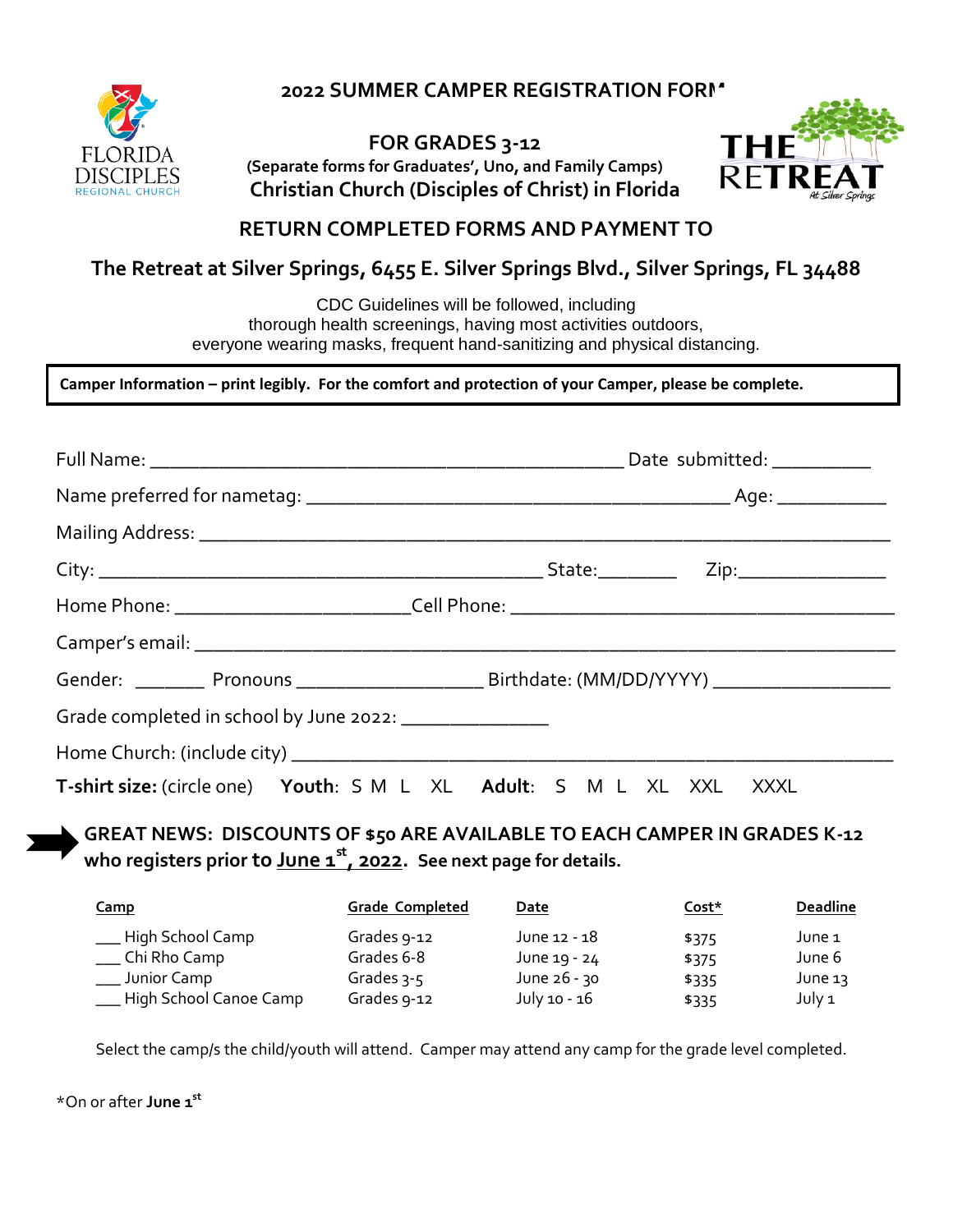| Payment                                   |               |  |
|-------------------------------------------|---------------|--|
| <b>Camp Registration Fee</b>              |               |  |
| Special discount prior to June 1st        | <u>- \$50</u> |  |
| Amount due:                               |               |  |
| _Enclosed is my personal check for \$____ |               |  |
| Enclosed is a check from my church for \$ |               |  |

**All checks should be made to: The Retreat at Silver Springs and mailed to 6455 E. Silver Springs Blvd., Silver Springs, FL 34488.**

**Online payments can be made at The Retreat at Silver Springs website: http://theretreatatsilversprings.com/index.html**

**Emergency Contact Information**

| <b>Alternate Emergency Contact Person(s):</b> |                                     |                      |
|-----------------------------------------------|-------------------------------------|----------------------|
| Full Name                                     | <b>Example 1 Relation to camper</b> | Home/Work/Cell Phone |
|                                               |                                     |                      |
|                                               |                                     |                      |
|                                               |                                     |                      |

| <b>Check-out &amp; Transportation</b> |
|---------------------------------------|
|---------------------------------------|

Camper will only be allowed to leave The Retreat at Silver Springs with parent, legal guardian or the person(s) authorized below. If transportation is by church vehicle, please indicate the name and contact information for the driver.

| Parent/Guardian or Authorized person(s) name: | <b>Relation to camper:</b> | <b>Contact Number:</b> |
|-----------------------------------------------|----------------------------|------------------------|
|                                               |                            |                        |

\_\_\_\_\_\_\_\_\_\_\_\_\_\_\_\_\_\_\_\_\_\_\_\_\_\_\_\_\_\_\_\_\_\_\_\_\_\_\_\_\_\_\_\_\_\_\_\_\_\_\_\_\_\_\_\_\_\_\_\_\_\_\_\_\_\_\_\_\_\_\_\_\_\_\_\_\_\_\_\_\_\_\_\_\_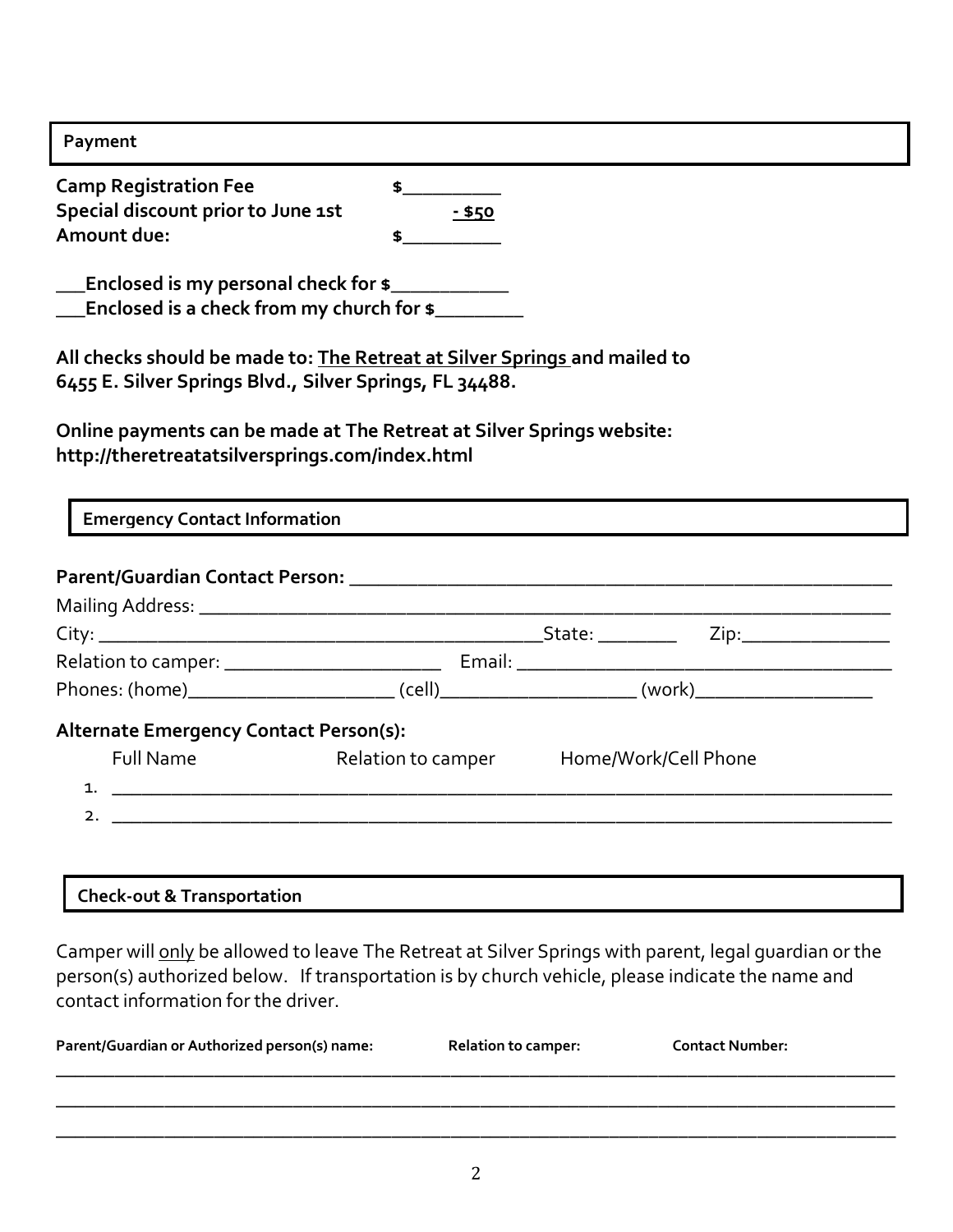#### **Signatures – all four sections must be complete for registration process.**

## **I. Camper Covenant & Signature**

The following are the general and specific expectations for those who are participating in all camps, conferences, and other events sponsored by the Christian Church in Florida (Disciples of Christ). By signing below, you (the camper) agree to the following:

- I will take part in all camp activities from beginning to end.
- I will cooperate with all camp leaders and obey the rules set for my particular camp.
- I will respect each and every person attending my particular camp, treating all people equally and with dignity.
- I will be responsible for the cleanliness and condition of any areas in which I am participating. (Graffiti, carving, cutting, mutilating, vandalizing, etc. will **NOT** be tolerated).
- I understand that language, clothing, and behavior considered offensive, foul, provocative, overtly sexual, belittling, or harmful in any way (as determined by the camp director) will **NOT** be tolerated.
- I understand that I am not to enter any cabins other than my own; I will respect everyone's personal space; I will wear my face mask as directed.
- I will **NOT** bring any electronic devices (cell phones, radios, stereos, personal listening devices, games, tablets, televisions, etc.) to any camp. Such items will be confiscated and returned at the camp's conclusion.
- I will **NOT** use tobacco products, alcohol, or any non-prescribed drugs during any camp.
- I will **NOT** bring candy, food, or snacks to any camp, unless arranged with the director.
- I will **NOT** bring fireworks, firearms, knives, or any other weapons to any camp.
- I understand telephone calls are only for emergency situations arranged by the director.
- If it is illegal, I cannot do it or have it.
- If I pose a real or perceived threat to myself, any other person, or the camp site I may be sent home immediately at the director's discretion, and at the expense of my parent/guardian.
- I understand staff will have zero tolerance for offenses against this covenant due to Covid-19 guidelines.

**Camper Signature: \_\_\_\_\_\_\_\_\_\_\_\_\_\_\_\_\_\_\_\_\_\_\_\_\_\_\_\_\_\_\_\_\_\_\_\_\_\_\_\_\_\_\_\_ Date: \_\_\_\_\_\_\_\_\_\_\_\_\_\_\_\_**

# **Pastor/Youth Leader/Church Official - Comments & Signature**

Please acknowledge with your signature that you are aware this youth will be attending a Christian Church in Florida (Disciples of Christ) camp this year. We welcome any comments or observations that will help camp staff provide this camper with a rewarding experience.

\_\_\_\_\_\_\_\_\_\_\_\_\_\_\_\_\_\_\_\_\_\_\_\_\_\_\_\_\_\_\_\_\_\_\_\_\_\_\_\_\_\_\_\_\_\_\_\_\_\_\_\_\_\_\_\_\_\_\_\_\_\_\_\_\_\_\_\_\_\_\_\_\_\_\_\_\_\_\_\_\_\_\_\_\_\_\_\_\_\_\_\_ \_\_\_\_\_\_\_\_\_\_\_\_\_\_\_\_\_\_\_\_\_\_\_\_\_\_\_\_\_\_\_\_\_\_\_\_\_\_\_\_\_\_\_\_\_\_\_\_\_\_\_\_\_\_\_\_\_\_\_\_\_\_\_\_\_\_\_\_\_\_\_\_\_\_\_\_\_\_\_\_\_\_\_\_\_\_\_\_\_\_\_\_ \_\_\_\_\_\_\_\_\_\_\_\_\_\_\_\_\_\_\_\_\_\_\_\_\_\_\_\_\_\_\_\_\_\_\_\_\_\_\_\_\_\_\_\_\_\_\_\_\_\_\_\_\_\_\_\_\_\_\_\_\_\_\_\_\_\_\_\_\_\_\_\_\_\_\_\_\_\_\_\_\_\_\_\_\_\_\_\_\_\_\_\_ \_\_\_\_\_\_\_\_\_\_\_\_\_\_\_\_\_\_\_\_\_\_\_\_\_\_\_\_\_\_\_\_\_\_\_\_\_\_\_\_\_\_\_\_\_\_\_\_\_\_\_\_\_\_\_\_\_\_\_\_\_\_\_\_\_\_\_\_\_\_\_\_\_\_\_\_\_\_\_\_\_\_\_\_\_\_\_\_\_\_\_\_ \_\_\_\_\_\_\_\_\_\_\_\_\_\_\_\_\_\_\_\_\_\_\_\_\_\_\_\_\_\_\_\_\_\_\_\_\_\_\_\_\_\_\_\_\_\_\_\_\_\_\_\_\_\_\_\_\_\_\_\_\_\_\_\_\_\_\_\_\_\_\_\_\_\_\_\_\_\_\_\_\_\_\_\_\_\_\_\_\_\_\_\_ \_\_\_\_\_\_\_\_\_\_\_\_\_\_\_\_\_\_\_\_\_\_\_\_\_\_\_\_\_\_\_\_\_\_\_\_\_\_\_\_\_\_\_\_\_\_\_\_\_\_\_\_\_\_\_\_\_\_\_\_\_\_\_\_\_\_\_\_\_\_\_\_\_\_\_\_\_\_\_\_\_\_\_\_\_\_\_\_\_\_\_\_

# **Pastor/Youth Leader/Church Official**

 ${\sf Signature:}$   ${\sf Date:}$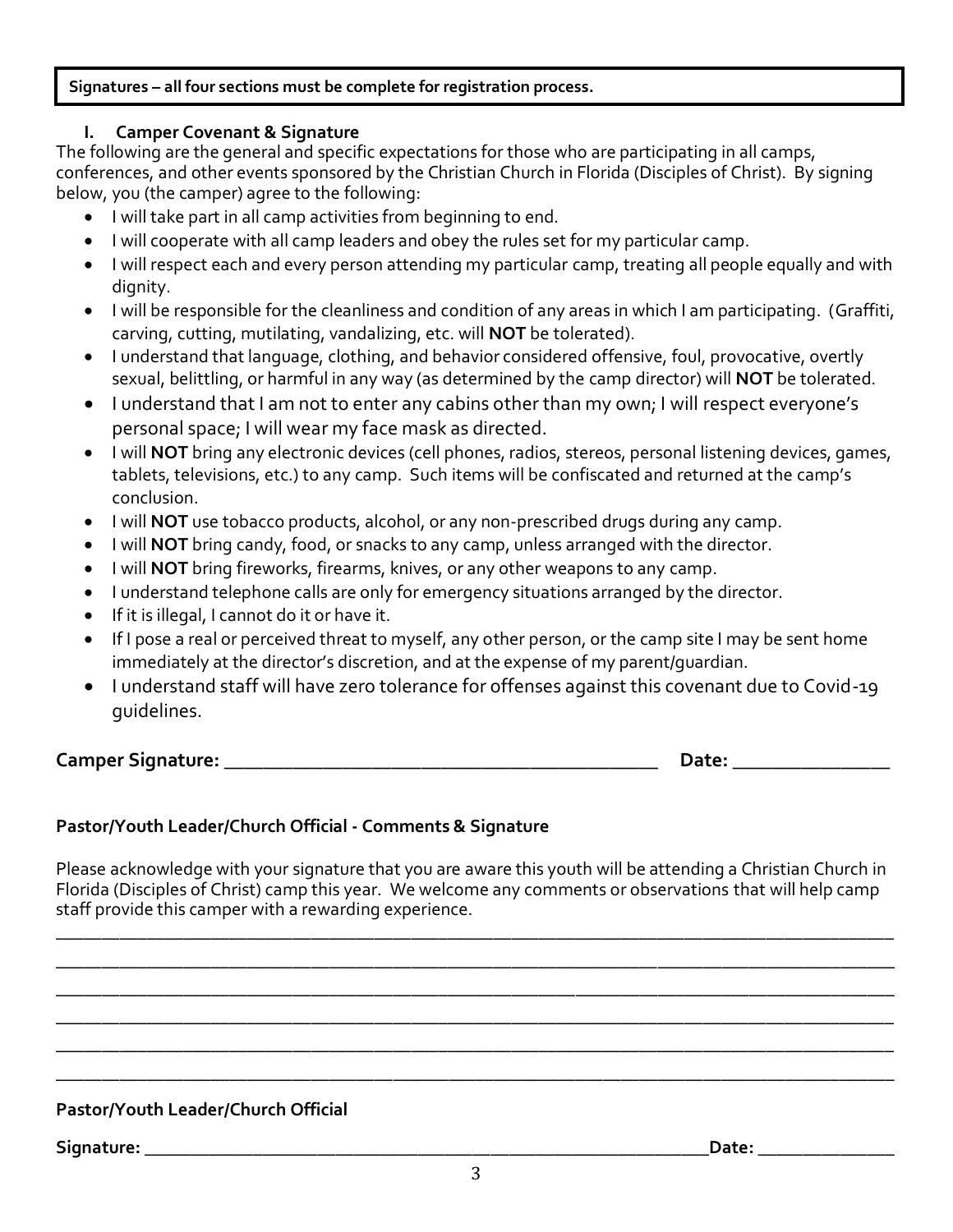## **II. Parent/Guardian Consent, Payment Policy & Signature**

I give my consent for \_\_\_\_\_\_\_\_\_\_\_\_\_\_\_\_\_\_\_\_\_\_\_\_\_\_\_\_\_\_\_to attend the event identified on this form and some activities may take place off site. I understand photographs that include my youth could be taken at this event and consent for their use in future promotional materials and that a camp roster (which will include the campers name, address and email) will be distributed to each participant. In addition, I realize that I will be personally responsible for picking him/her up from the event if he/she violates any part of the Camper Covenant. In case of a medical emergency, I hereby give permission to the physician selected by the Event Director to hospitalize, secure proper treatment for, and to order injections, anesthesia and/or surgery for my child as named above. I also release the Christian Church (Disciples of Christ) and its agents from liability in injuries beyond the limits of the health and accident insurance provided for in the event fee.

#### **Registration Policy: All registrations and fees must be received by the Christian Church Conference Center, 6455 E. Silver Springs Blvd., Silver Springs, FL 34488, by their due date. Registrations received after that date can only be accepted with the camp director's approval and if space is available.**

**Check Out & Transportation Policy:** Child/youth will only be allowed to leave the Conference Center with parent/guardian, or the person(s) authorized by parent/guardian provided on this form on the last day of camp. A form of identification will be asked at check out and a signature confirming pick up will be required. Camper check-out is at **10 a.m.** on the last day of camp.

**Payment Policy:** Registration forms are not processed, and campers are not considered "Registered" until complete camp fees have been received by The Retreat at Silver Springs and every section of this form has been completed. Refunds will NOT be issued after the registration deadline. Any exceptions will be at the discretion of the Outdoor Ministry chairperson.

**\_\_\_I have read and understood the above information.**

**Parent/Guardian Signature: \_\_\_\_\_\_\_\_\_\_\_\_\_\_\_\_\_\_\_\_\_\_\_\_\_\_\_\_\_\_\_\_\_\_\_\_\_\_\_\_\_\_\_\_Date: \_\_\_\_\_\_\_\_\_\_\_\_\_\_\_\_**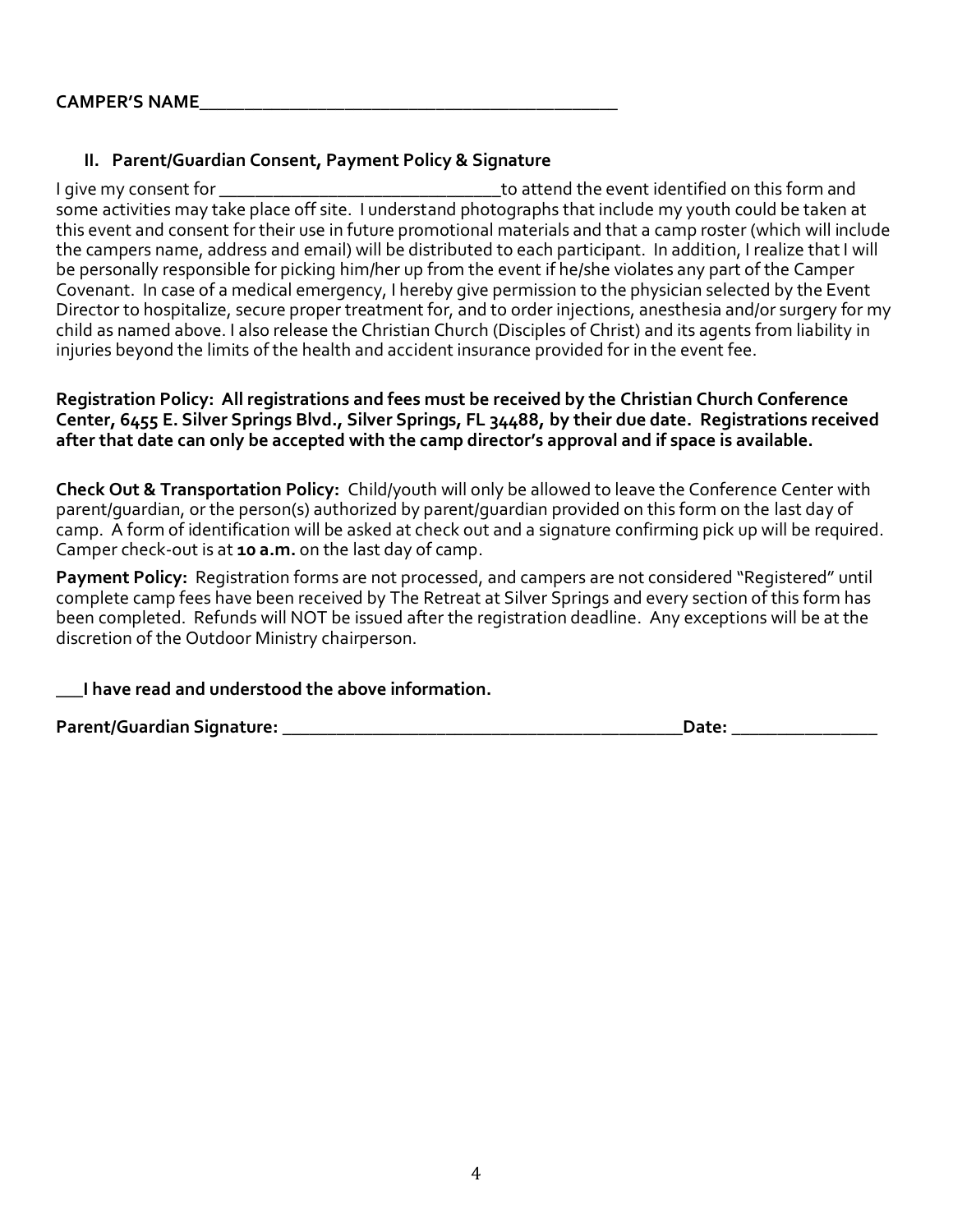| <b>CAMPER'S NAME</b><br><b>Insurance Information</b>                                                                                                                                                                                                                                                                                                                                                                                          |  |  |
|-----------------------------------------------------------------------------------------------------------------------------------------------------------------------------------------------------------------------------------------------------------------------------------------------------------------------------------------------------------------------------------------------------------------------------------------------|--|--|
| DOES CAMPER HAVE HEALTH INSURANCE: YES<br><b>NO</b><br>If "yes", please attach a copy of the insurance card (front and back). Conference Center insurance<br>supplements only those accidents and illnesses that occur during camp.                                                                                                                                                                                                           |  |  |
| <b>Health Information</b>                                                                                                                                                                                                                                                                                                                                                                                                                     |  |  |
|                                                                                                                                                                                                                                                                                                                                                                                                                                               |  |  |
| Is applicant in good health and able to participate in all usual camp activities? ___Yes ___No                                                                                                                                                                                                                                                                                                                                                |  |  |
| Does camper have allergies (check all that apply):<br>__Seasonal allergies<br>___mildew/mold<br>__penicillin<br>____sulfa type drugs<br>__food allergies<br>___bee stings<br>others<br>__Aspirin<br>Please list specific food allergies or other allergies not listed: _________________________________                                                                                                                                      |  |  |
| <b>HEALTH HISTORY</b> - Check all that apply:<br>Asthma<br>$ADD/ADHD*$<br>$\Box$ AIDS/HIV<br>Epilepsy<br>Sinus infections<br>Sore throat<br>Stomach upsets<br>Ear Infection<br>Sleep walking<br>Measles<br>__Constipation<br>_Fainting<br>Chicken pox<br>__Operations<br><b>Diabetes</b><br>_Bed-wetting<br>___Serious injuries _____Chronic Condition of Heart/Lungs/other<br>__History of communicable illness (like polio or tuberculosis) |  |  |
|                                                                                                                                                                                                                                                                                                                                                                                                                                               |  |  |
|                                                                                                                                                                                                                                                                                                                                                                                                                                               |  |  |
| Please list other conditions, details of health history items marked above and any special concerns or illness<br>that this camper has. This will assist the camp staff to help your camper have the most positive camp<br>experience possible:                                                                                                                                                                                               |  |  |
| I give permission for my child to receive over the counter non-prescription medications (i.e. Tylenol):<br>$Yes$ No<br>*If your child takes medication to treat ADD/ADHD during the school year, we strongly recommend they take<br>it while at camp.                                                                                                                                                                                         |  |  |